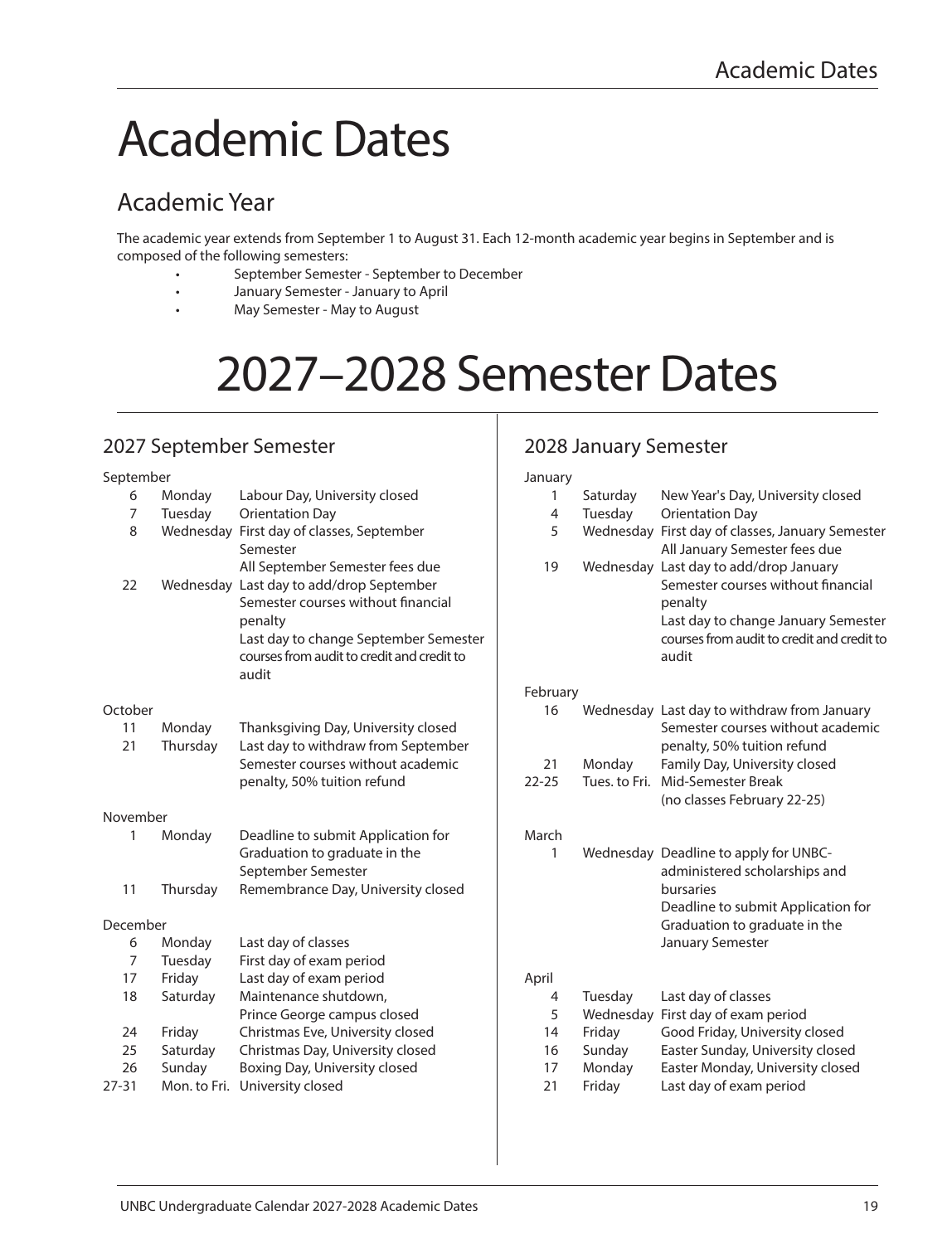### 2028 May Semester and 2028 Spring Intersession

| May  |                   |                                                                                                                                      |
|------|-------------------|--------------------------------------------------------------------------------------------------------------------------------------|
| 1    | Monday            | First day of classes, May Semester and<br>Spring Intersession<br>All May Semester fees due, including<br>Spring/Summer Intersessions |
| 5    | Friday            | *Last day to add/drop Spring<br>Intersession courses without financial<br>penalty                                                    |
| 15   | Monday            | Last day to add/drop May Semester<br>courses without financial penalty                                                               |
|      |                   | Last day to change May Semester<br>courses from audit to credit<br>and credit to audit                                               |
| 18   | Thursday          | *Last day to withdraw from Spring<br>Intersession courses without academic<br>penalty, 50% tuition refund                            |
| 22   | Monday            | Victoria Day, University closed                                                                                                      |
| 26   | Friday            | Convocation Day (Prince George<br>campus)                                                                                            |
| June |                   |                                                                                                                                      |
| 9    | Friday            | Last day of classes, Spring Intersession                                                                                             |
| 12   | Monday            | First day of exam period, Spring<br>Intersession                                                                                     |
| 13   | Tuesday           | Last day to withdraw from May<br>Semester courses without academic<br>penalty, 50% tuition refund                                    |
| 16   | Friday            | Last day of exam period, Spring<br>Intersession                                                                                      |
| 17   | Saturday          | Maintenance shutdown, Prince George<br>campus closed                                                                                 |
|      | 19-30 Mon. - Fri. | Mid-Semester Break (no classes June<br>$19 - 30$                                                                                     |
| 30   | Friday            | Recommended deadline to apply for<br>the BC Student Assistance Program (BC<br>Student Loans)                                         |

## 2028 May Semester continued and 2028 Summer Intersession

| July   |          |                                                                                                          |
|--------|----------|----------------------------------------------------------------------------------------------------------|
| 1      | Saturday | Canada Day, University closed                                                                            |
| 3      | Monday   | First day of classes, Summer<br>Intersession                                                             |
| 7      | Friday   | *Last day to add/drop Summer<br>Intersession courses without financial<br>penalty                        |
| 15     | Saturday | Deadline to submit Application<br>for Graduation to graduate in the May<br>semester                      |
| 20     | Thursday | Last day to withdraw from Summer<br>Intersession courses without academic<br>penalty, 50% tuition refund |
| August |          |                                                                                                          |
| 7      | Monday   | BC Day, University closed                                                                                |
| 11     | Friday   | Last day of classes, May Semester and<br>Summer Intersession                                             |
| 14     | Monday   | First day of exam period, May<br>Semester and Summer Intersession                                        |
| 18     | Friday   | Last day of exam period, May<br>Semester and Summer Intersession                                         |

\*For condensed courses, the last day to withdraw (50% tuition refund) is indicated in the course-specific documentation.

# 2027 – 2028 Senate Dates

September 29, 2027 **January 26, 2028** May 24, 2028 October 27, 2027 February 23, 2028 June 28, 2028 November 24, 2027 March 22, 2028 March 22, 2028 August 23, 2028

April 26, 2028